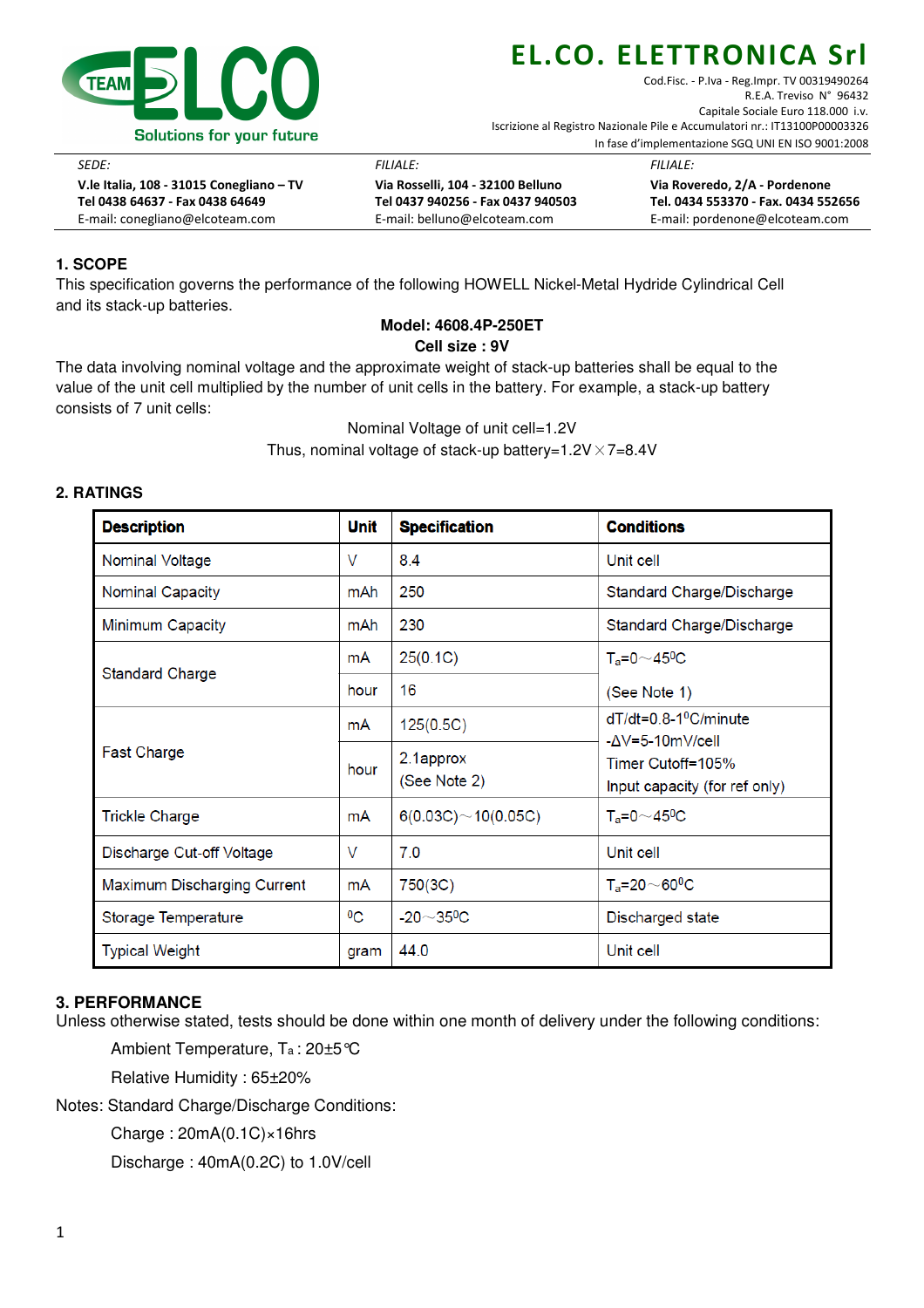

| <b>Test</b>                          | Unit           | <b>Specification</b>        | <b>Conditions</b>                                                                                        | <b>Remarks</b>                                                                                               |
|--------------------------------------|----------------|-----------------------------|----------------------------------------------------------------------------------------------------------|--------------------------------------------------------------------------------------------------------------|
| Capacity                             | mAh            | $\geq$ 230                  | Standard Charge/Discharge                                                                                | Up to 3 cycles are<br>allowed                                                                                |
| <b>Open Circuit</b><br>Voltage (OCV) | V              | >8.4                        | Within 1hr after standard<br>Charge                                                                      | Unit cell                                                                                                    |
| Internal<br>Impedance (Ri)           | m <sub>O</sub> | 5650                        | Upon fully charge (1kHz)                                                                                 | Unit cell                                                                                                    |
| <b>High Rate</b><br>Discharge (0.5C) | min            | ≥108                        | Standard Charge, 1hr rest<br>before discharge                                                            |                                                                                                              |
| <b>High Rate</b><br>Discharge (1C)   | min            | $\geq 51$                   | Standard Charge, 1hr rest<br>before discharge                                                            |                                                                                                              |
| Overcharge                           | N/A            | No leakage nor<br>explosion | 20mA (0.1C) charge<br>28 days                                                                            |                                                                                                              |
| <b>Charge Retention</b>              | mAh            | $≥130$ (65%)                | Standard Charge,<br>Storage: 28 days,<br><b>Standard Discharge</b>                                       |                                                                                                              |
|                                      |                | >300                        | IEC 61951-2(2503)                                                                                        | (see Note 3)                                                                                                 |
| <b>IEC Cycles Test</b>               | Cycle          | Up to 500 cycles            | Not less than 60% of<br>nominal at 0.1C charge/<br>0.2C discharge                                        |                                                                                                              |
| <b>Accelerated Cycle</b><br>Life     | Cycle          | >200                        | Charge : 100mA (0.5C)<br>Discharge: 100mA(0.5C)<br>To 1.0V/cell<br>End-of-life: 80% nominal<br>Capacity. | <b>Cycling Charging</b><br>Cutoff condition:<br>-AV=5-10mV/cell or<br>Timer Cutoff=105%<br>Of input capacity |

| <b>Test</b>             | Unit | <b>Specification</b>                                                                                                 | <b>Conditions</b>                                                                                                                                                       | <b>Remarks</b> |
|-------------------------|------|----------------------------------------------------------------------------------------------------------------------|-------------------------------------------------------------------------------------------------------------------------------------------------------------------------|----------------|
| Leakage                 | N/A  | No leakage nor<br>deformation                                                                                        | Fully charged at 40mA<br>$(0.2C)$ , stand for 14 days.                                                                                                                  |                |
| <b>Short Circuit</b>    | N/A  | Leakage & deformation<br>may occur, but no<br>explosion is allowed                                                   | After standard charge,<br>Short circuit for 1 hour<br>(Leading wire =0.75mm <sup>2</sup> x20mm)                                                                         |                |
| Vibration<br>Resistance | N/A  | Charge of voltage<br>Should be under<br>$0.02$ V/cell<br>Charge of impedance<br>Should be under<br>5 milli-ohm/cell. | Charge the battery 0.1C<br>15hrs.then leave for<br>24hrs, check battery<br>before/after vibration,<br>Amplitude:1.5mm<br>Vibration:3000CPM<br>Any direction for 60mins. | Unit cell      |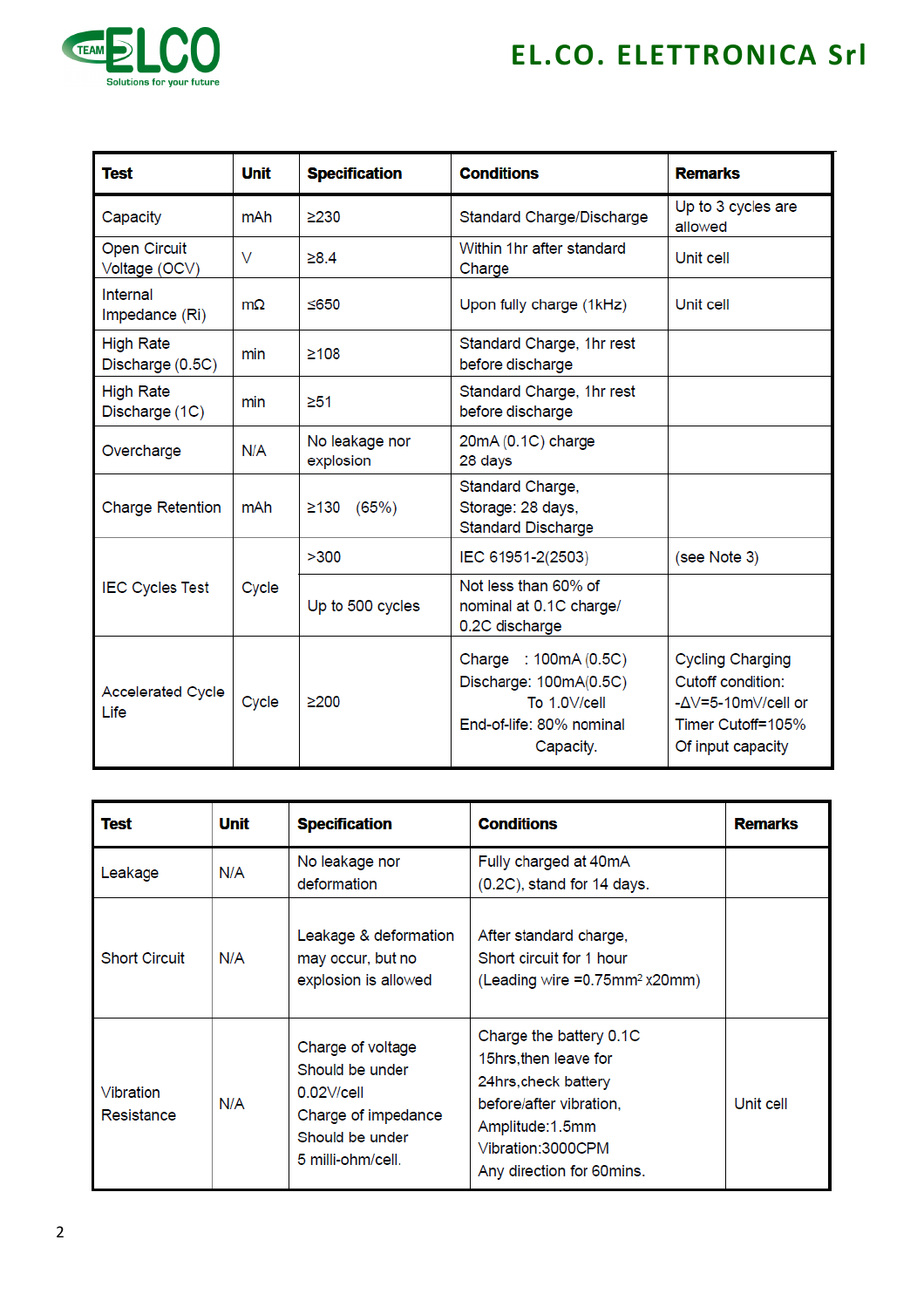

| Impact<br>Resistance | N/A | Charge of voltage<br>Should be under<br>$0.02$ $V$ cell,<br>Charge of impedance<br>Should be under<br>5 milli-ohm/cell. | Charge the battery 0.1C<br>15hrs, then leave for<br>24hrs, check battery<br>Before/after dropped,<br>Height: 50cm<br>Wooden board<br>(Thickness 30mm)<br>Direction not specified,<br>3 times. | Unit cell |
|----------------------|-----|-------------------------------------------------------------------------------------------------------------------------|-----------------------------------------------------------------------------------------------------------------------------------------------------------------------------------------------|-----------|
|----------------------|-----|-------------------------------------------------------------------------------------------------------------------------|-----------------------------------------------------------------------------------------------------------------------------------------------------------------------------------------------|-----------|

### **1.CONFIGURATION, DIMENSIONS AND MARKINGS**

Please refer to the attached drawing.

### **2.EXTERNAL APPEARANCE**

The cell/battery shall be free from cracks, scars, breakage, rust, discoloration, leakage nor deformation.

### **3.WARRANTY**

One (1) year limited warranty against workmanship and material defects.

### **4.CAUTION**

- 1. Reverse charging is not acceptable.
- 2. Charge before use. The cells/batteries are delivered in an uncharged state.
- 3. Do not charge /discharge with more than the specified current.
- 4. Do not short circuit the cell/battery. Permanent damage to the cell/battery may result.
- 5. Do not incinerate or mutilate the cell/battery.
- 6. Do not solder directly to the cell /battery.

7. The life expectancy may be reduced if the cell/battery is subjected to adverse conditions like: extreme temperature, deep cycling, and excessive overcharge/ over discharge.

8. Store the cell/batteries uncharged in a cool dry place. Always discharge batteries before bulk storage or shipment.

9. For storage of cells/batteries over one year, in order to prevent the degrading the function of cells,

Cells/batteries should be at least charged and discharged once within one year.

10.Keep away from children. If swallowed, contact a physician at once.

11.Air ventilation should be provided in the plastic case of batteries, otherwise it may have a risk of generating gas inside them (oxygen gas, hydrogen gas) resulting explosion triggered by fire sources (motors or switches). Caution should be focused on the ventilation of battery compartments. Airtight battery compartments are strongly discouraged.

#### Notes: 1. Ta: Ambient Temperature

- 2. Approximate charge times from discharged state, for reference only.
- 3. IEC 61951-2 (2503) Cycle Life Test: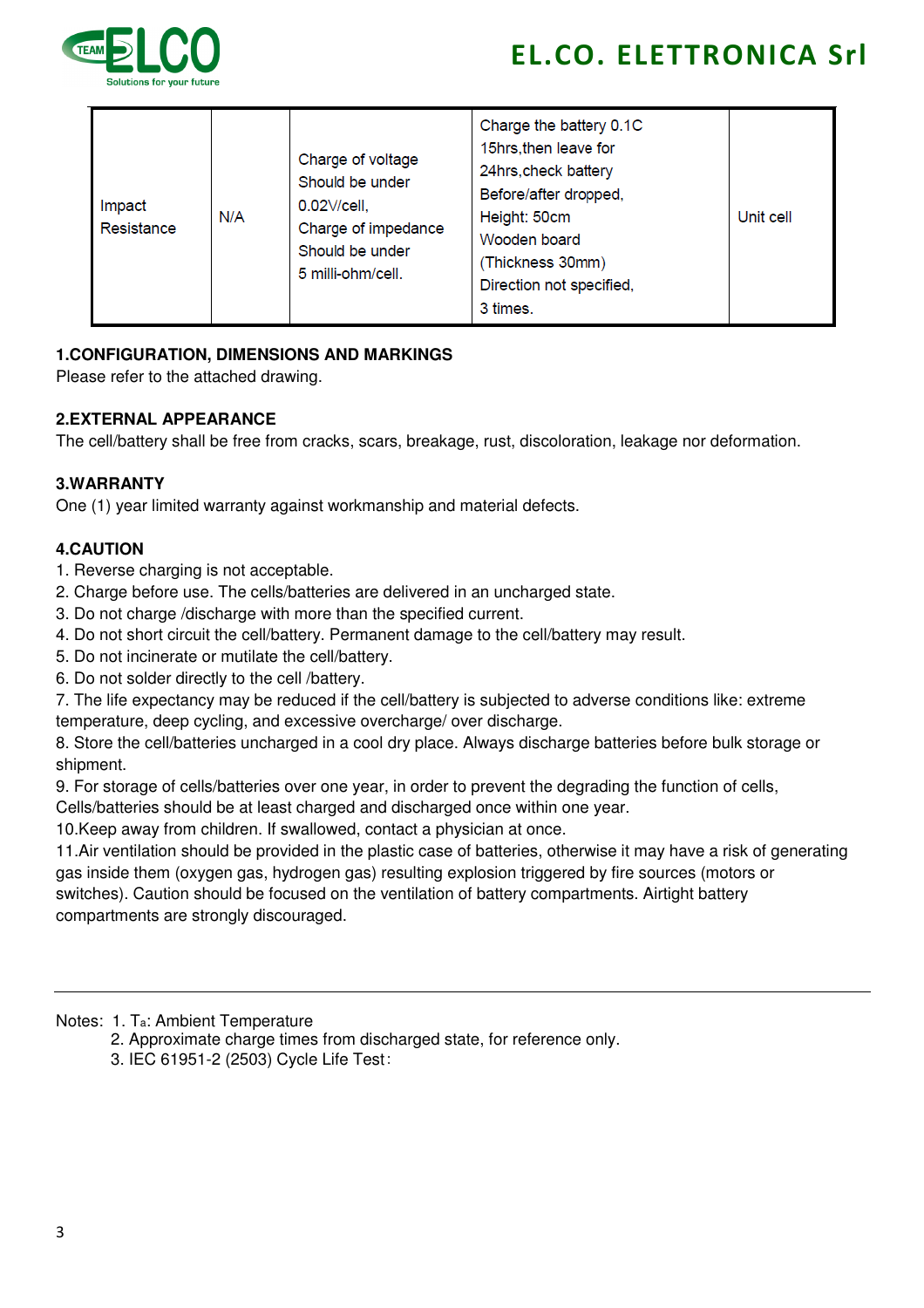

| Cycle No.                                                                                                 | Charge               | Rest       | <b>Discharge</b>              |  |
|-----------------------------------------------------------------------------------------------------------|----------------------|------------|-------------------------------|--|
|                                                                                                           | $0.1C \times 16$ hrs | none       | $0.25C \times 2$ hs $20$ mins |  |
| $2 - 48$                                                                                                  | 0.25C×3hrs10mins     | none       | $0.25C \times 2$ hs $20$ mins |  |
| 49                                                                                                        | 0.25C×3hrs10mins     | none       | 0.25C to 1.0 V/cell           |  |
| 50                                                                                                        | $0.1C \times 16$ hrs | $1-4hr(s)$ | 0.2C to 1.0V/cell             |  |
| Cycles 1 to 50 shall be repeated until the discharge duration on any 50th cycle becomes less than<br>3hrs |                      |            |                               |  |